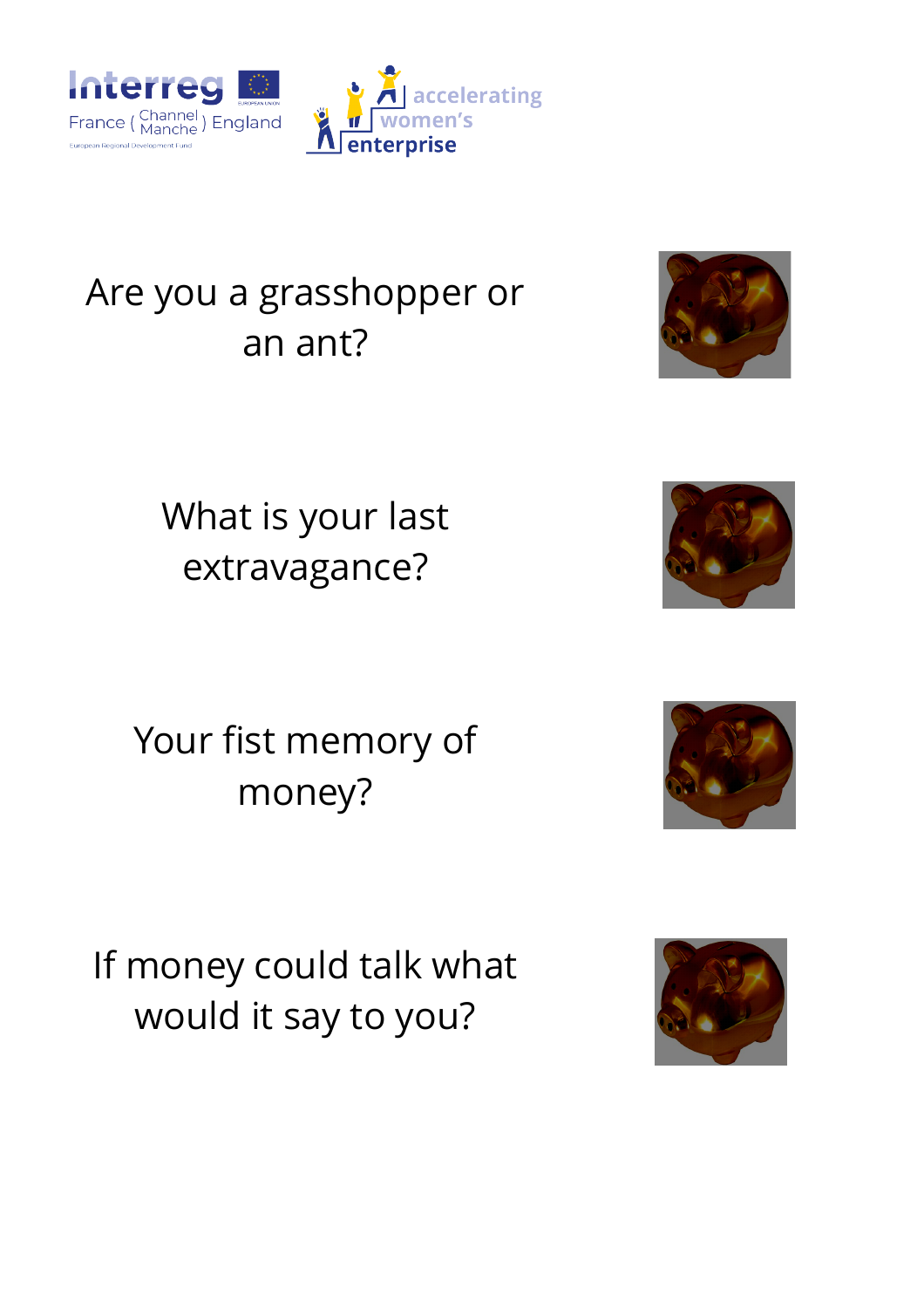## The memory of your first wage?



In your home, who talks about money?

What does being rich mean for you?



Money for you is:…...



You win 1 million on the lottery, what do you do? que faites-vous ?

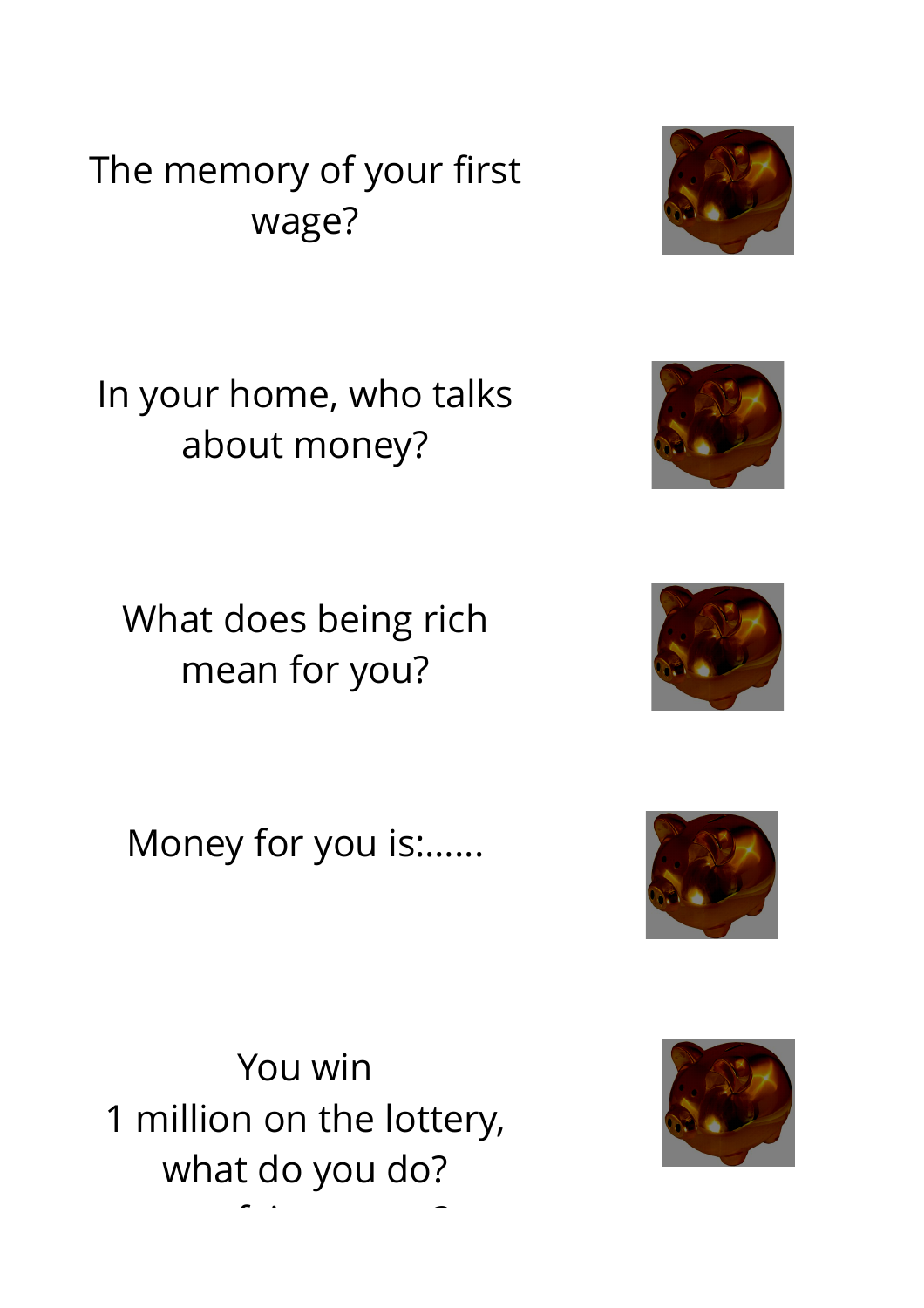Money is freedom!

Money: reward or punishment ?

Money: danger or security?

Does money create happiness?

Money alienates man









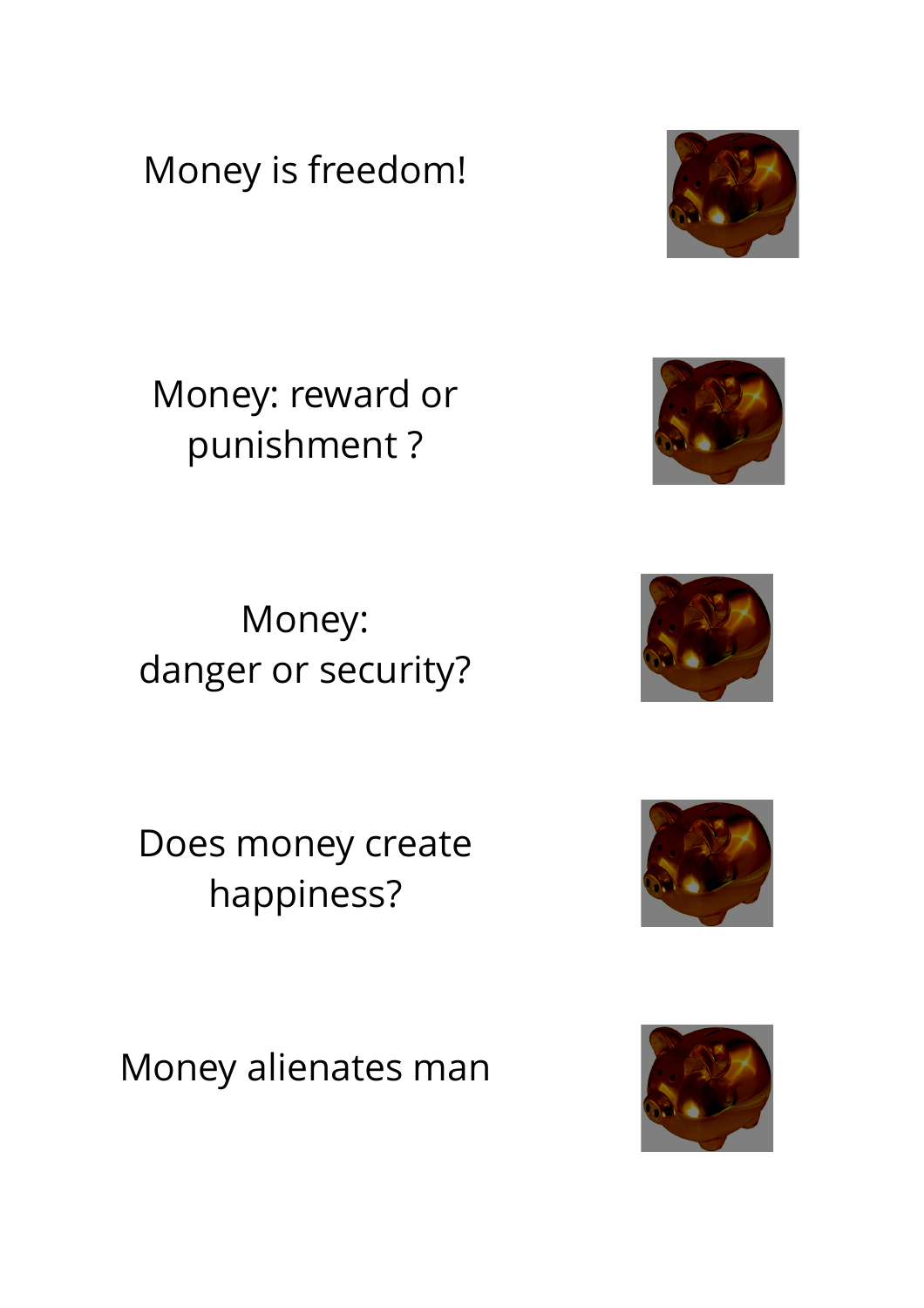Quote 3 synonyms For the word « money»



Are you at peace with money?



What prevents you from liking money?



With whom do you never talk about money?



With whom can you talk easily about money?

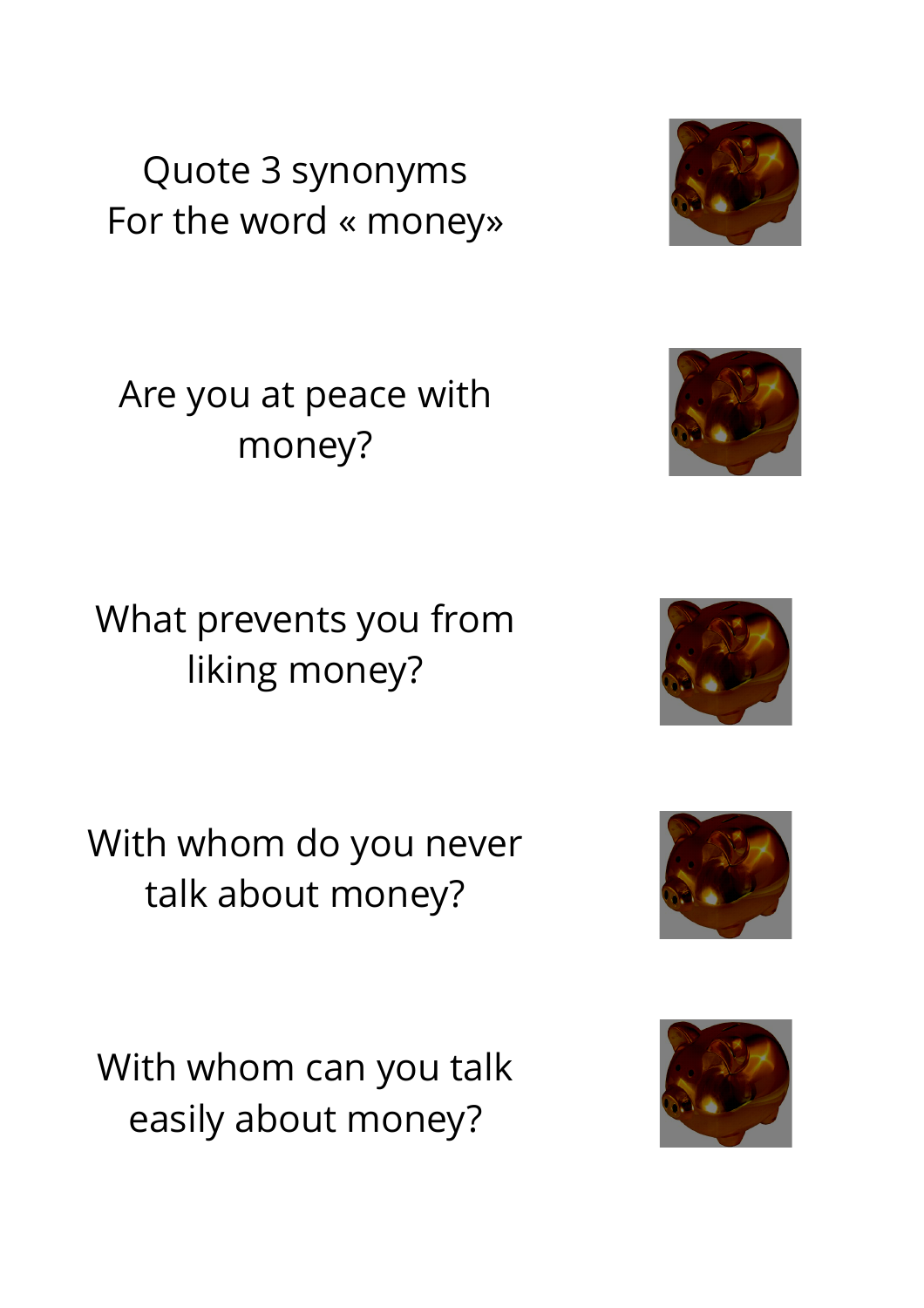Money: eternal quest?

Money and the couple

Who manages the accounts in your home?

Easy to fix a price?

Do you like to haggle?









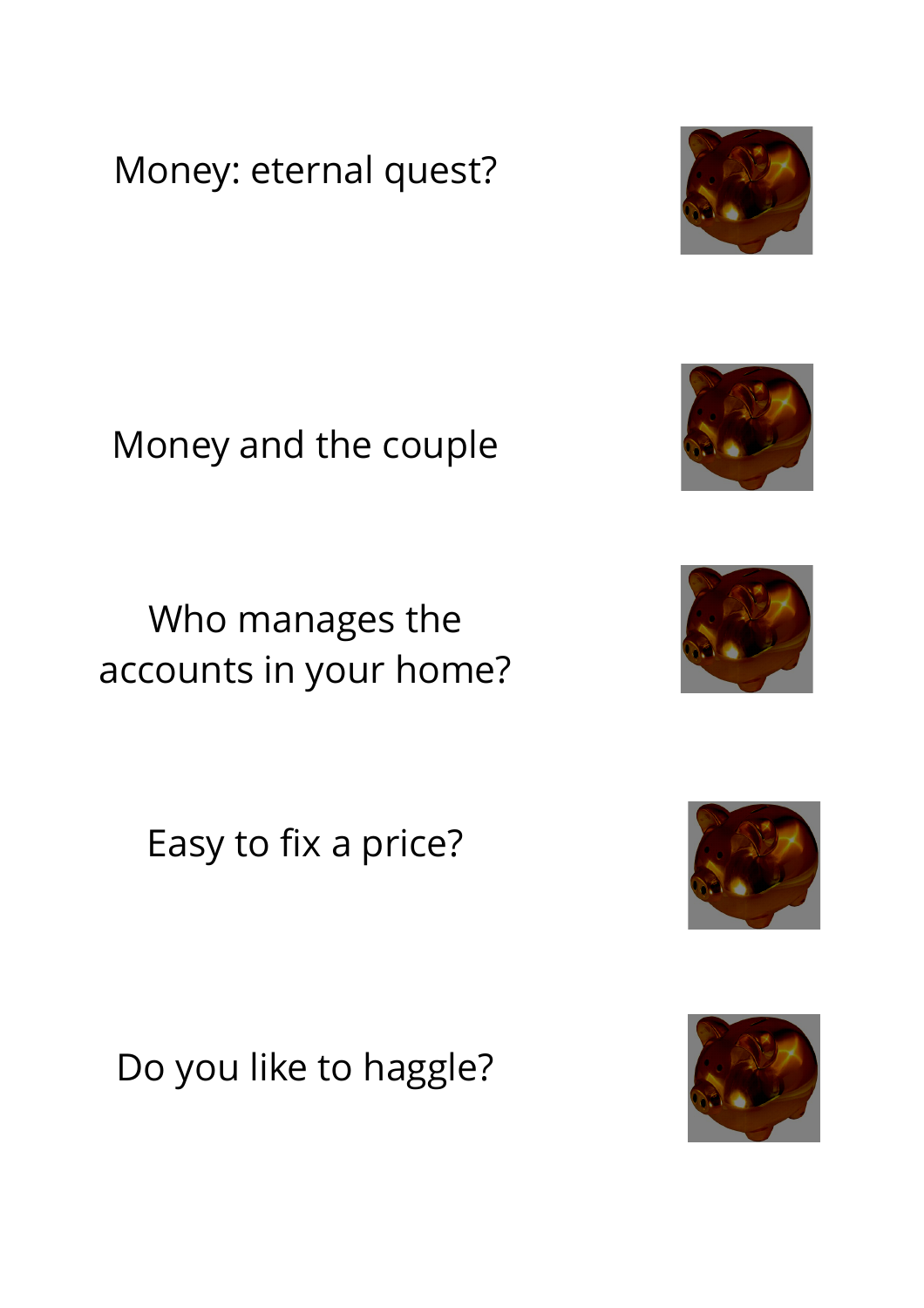The last item you bought?

The last object sold?

Is it easy to negotiate your price list?

> Do you dream about money?

> Do you regret having spent money?









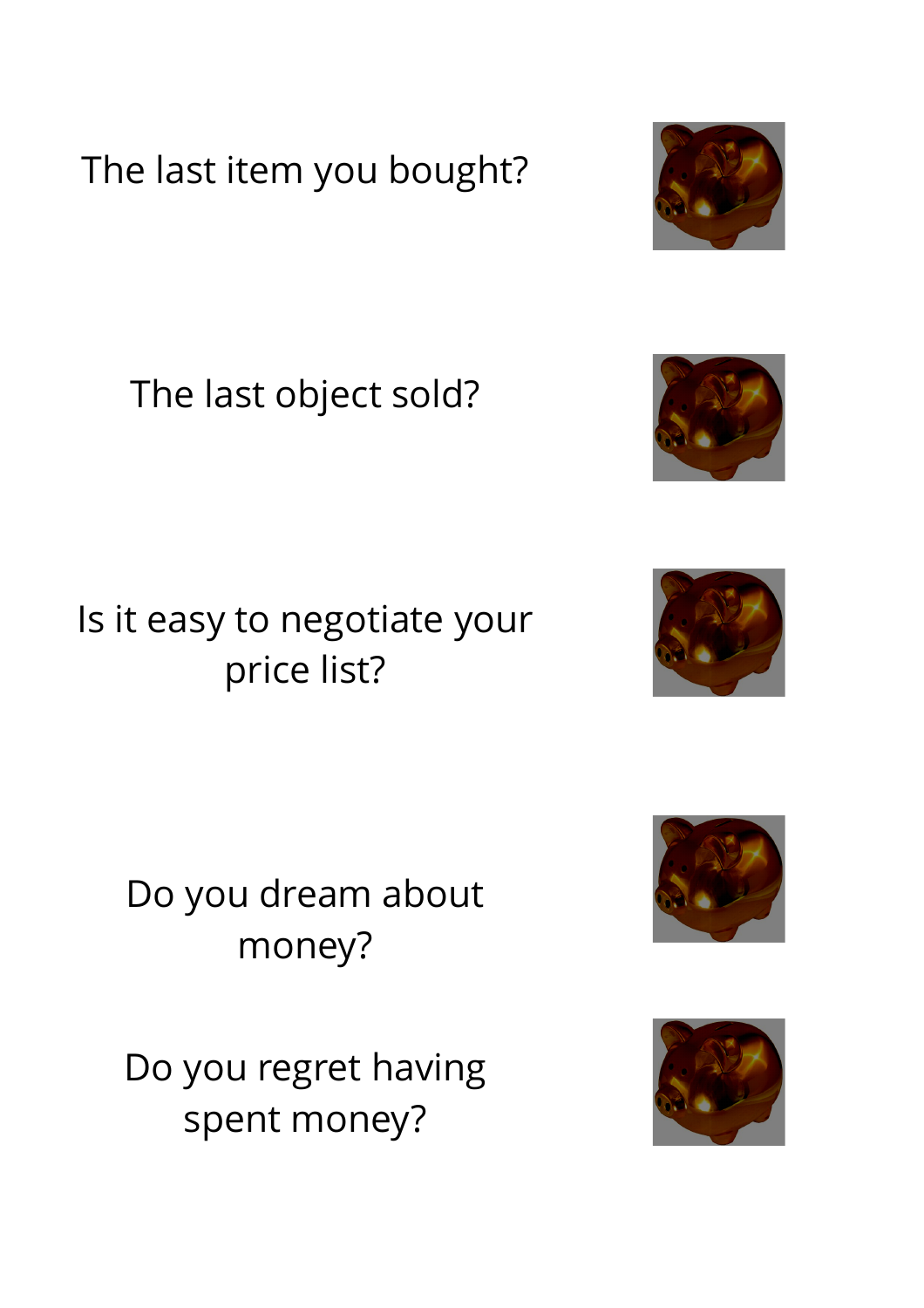Too rich to be honest?

Is being rich enviable?

Money: your worst enemy?

Everything can be bought, you just need to set the price

Must I suffer to deserve money?









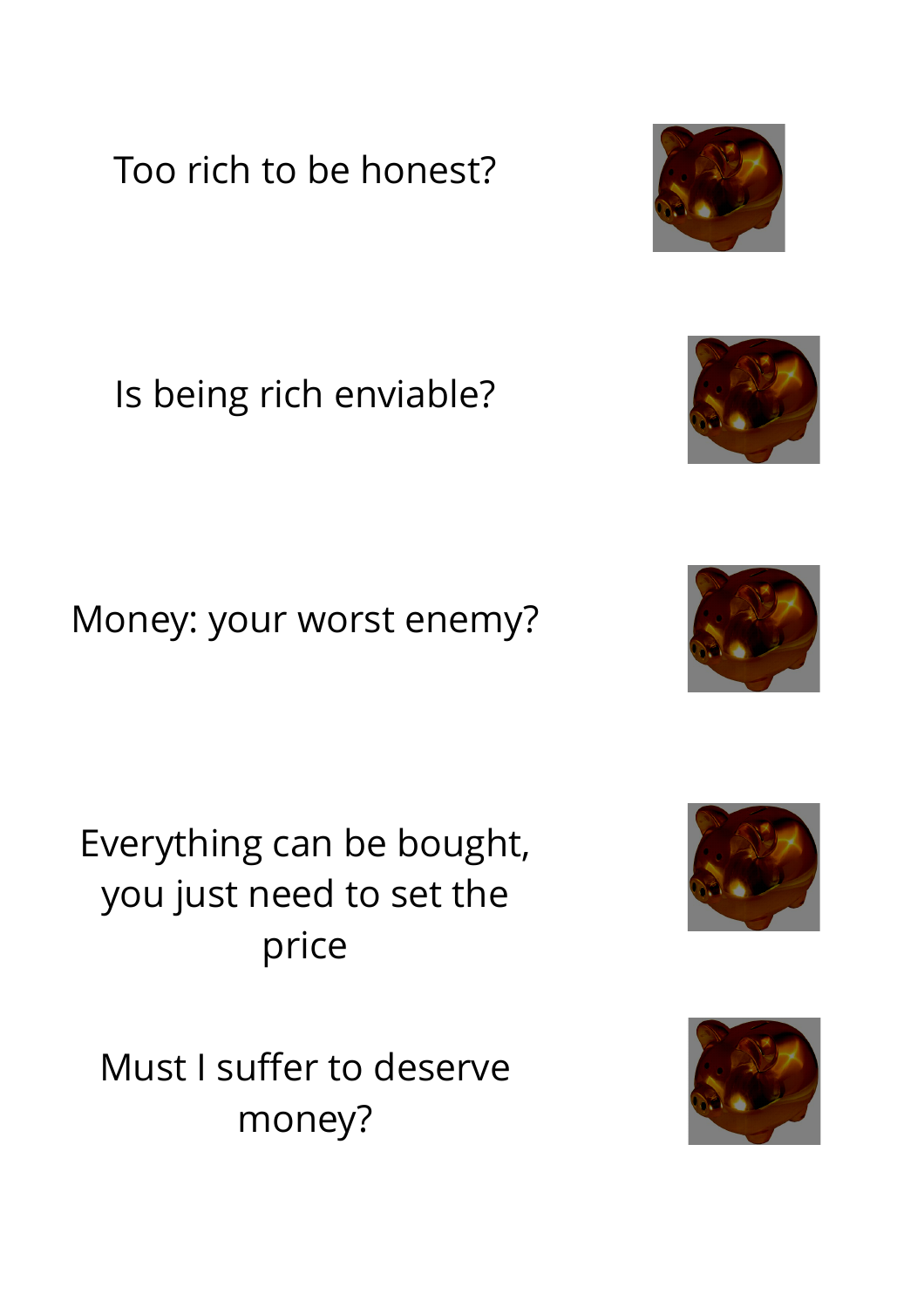Money creates the desire or is it the reverse?

Me, I don't have a problem with money!

money, source of unhappiness in the world?

3 emotions linked to money

How much do you have on you?









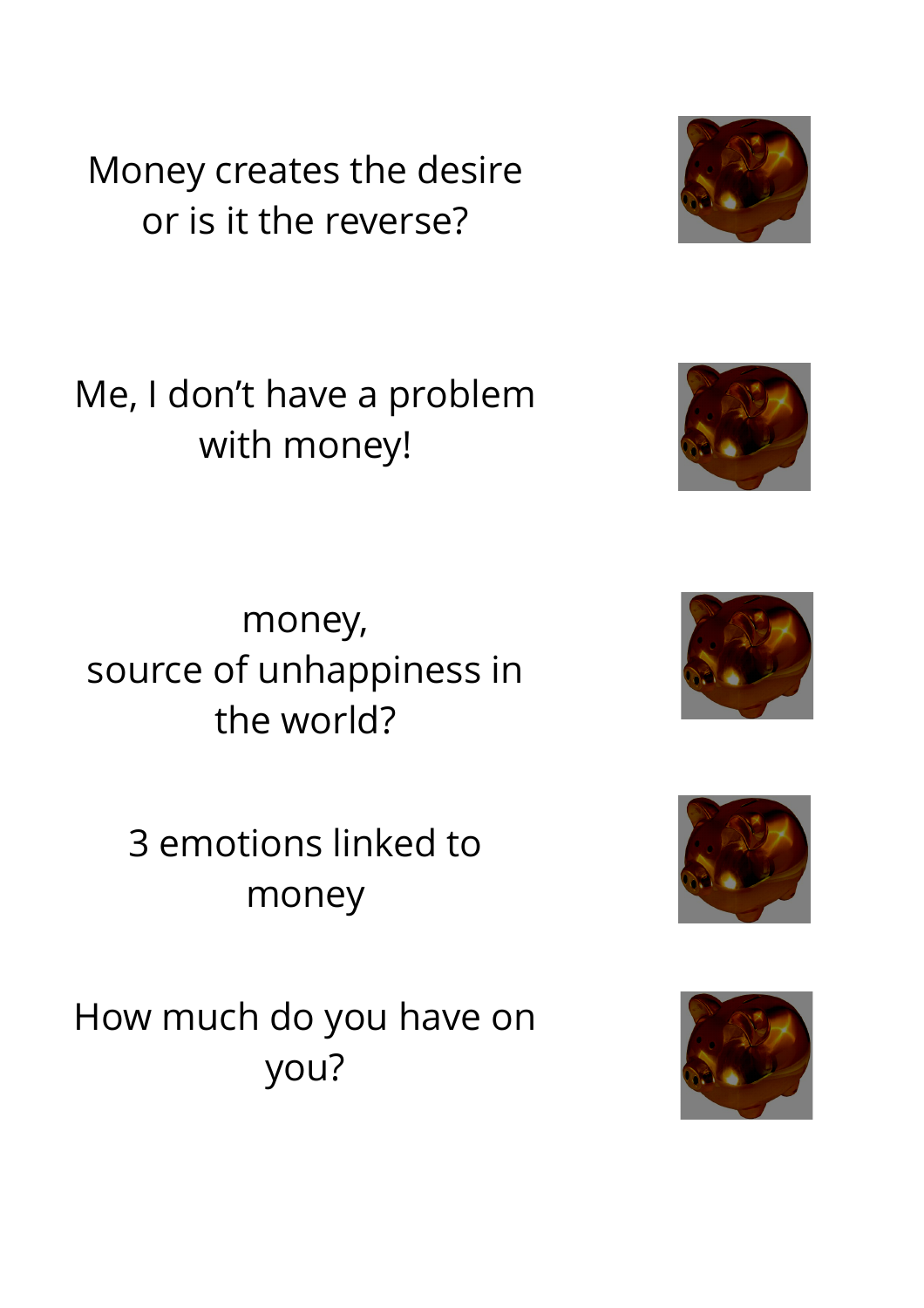A money wound is not fatal (there are worse things than losing money)